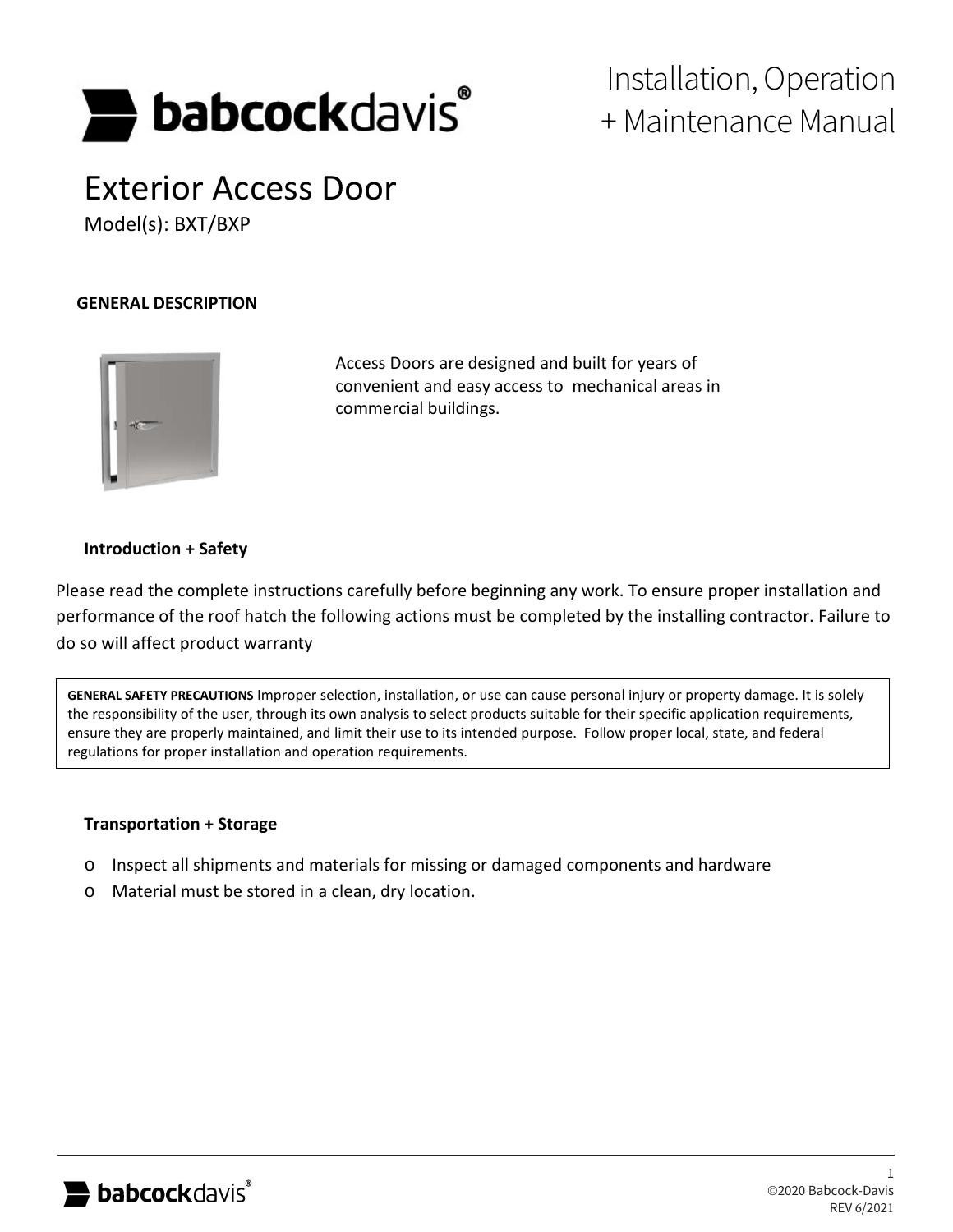#### **INSTALLATION**

- o Install a framed opening at specified location of access door.
- o Rough Opening dimensions should be the same as the catalog door size. Example: 12" x 12" door, rough opening should be 12" x 12"
- 1. Prior to inserting door into opening, check to see that opening is properly sized approximately 1/4" larger than door assembly. Wall surface should be flat and even to prevent racking of frame.
- 2. Apply a bead of silicone type caulk on exterior wall around perimeter of opening.
- 3. Place closed door assembly into opening. Center and square door in opening. Do not stretch, compress or rack frame.
- 4. Temporary shims may be used to help maintain the location and squareness of the door until it is secured in place. When shimming, the gap between frame and door should be equal at top, bottom, and side opposite hinge to ensure squareness of door.
- 5. Secure door frame to wall with 1/4-14 X 1" self-drilling screws through flange as follows: First secure at four corners by locating screws approximately 2" from corner. Next, secure additional screws a maximum of 6" on center, around the perimeter of the frame. Note: Use security screws when required.
- 6. Fully open and then close door to see that it is free from binding and closes evenly. Tighten or loosen screws to allow frame to become flush with door.
- 7. Apply a bead of silicone type caulking around the inside perimeter of the frame to fill void between wall opening and door frame.

# **OPERATION**

Access doors are designed and built for years of dependable wall and ceiling access. Our access doors come standard with a paintable powder coat finish.